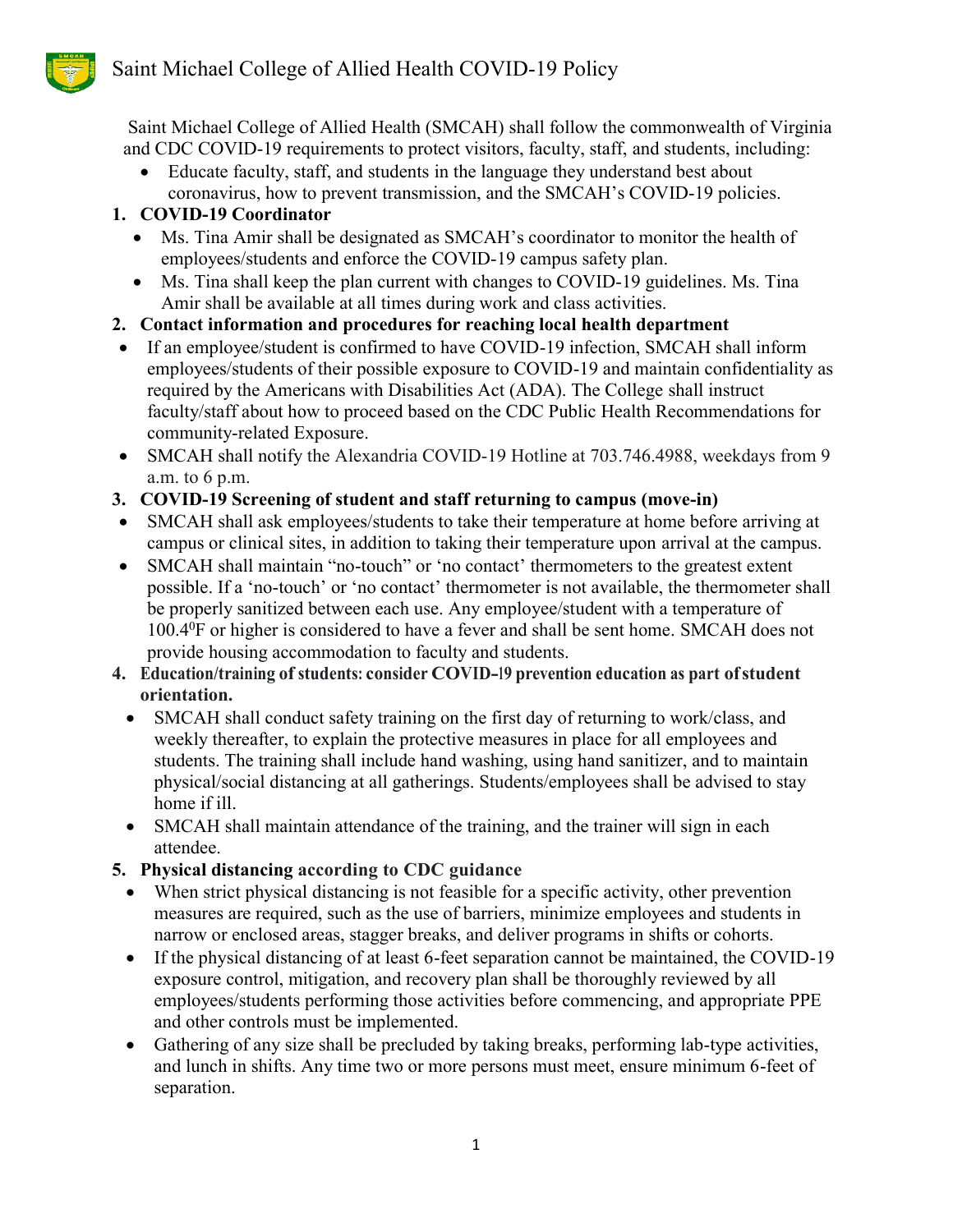

- SMCAH shall minimize interactions during class activities; ensure minimum 6-feet separation when at all possible by furniture placement, physical barriers, and/or demarking floors with tape. SMCAH shall limit the number of students based on class size and activities to allow for 6-feet separation.
- SMCAH shall, to the extent practical, allow only one group/class at a time at the same location/lab/classroom.

## **6. Hygiene Practices and cleaning/disinfecting protocols**

- Hand Soap and running water shall be abundantly provided on campus for frequent handwashing. Employees and students shall be encouraged to wash their hands regularly, before and after going to the bathroom, eating, coughing, sneezing, and blowing their nose.
- Alcohol-based hand sanitizers with greater than 60% ethanol or 70% isopropanol shall be available on campus but are not a replacement for the water requirement.
- Hygiene practices shall be posted in areas visible to all employees and students, which includes advice not to touch the face with unwashed hands or with gloves; washing hands often with soap and water for at least 20 seconds; use hand sanitizer with at least 60% alcohol, cleaning and disinfecting frequently touched objects and surfaces such as workstations, keyboards, telephones, handrails, machines, shared tools, elevator control buttons, and doorknobs; covering the mouth and nose when coughing or sneezing as well as other hygienic recommendations by the U.S. Centers for Disease Control (CDC).
- SMCAH shall make disinfectants available to employees on campus and ensure cleaning supplies are frequently replenished.
- SMCAH shall frequently clean and disinfect high-touch surfaces and offices, such as shared tools, machines, vehicles, and other equipment, handrails, doorknobs, and restrooms.
- SMCAH shall require employees and students to wipe and sanitize shared equipment between users.
- If an employee reports feeling sick and goes home, the area where that person worked shall be immediately disinfected.
- SMCAH shall establish a housekeeping schedule that includes frequent cleaning and sanitizing with a particular emphasis on commonly touched surfaces
- **7. Housing:** SMCAH does not provide on-campus housing**.**
- **8. Consideration of Vulnerable Individuals (e.g., 65 years or older, underlying health conditions)**
- SMCAH shall encourage employees and students to stay home or leave the campus when feeling sick or when they have been in close contact with a confirmed positive case. If they develop symptoms of acute respiratory illness, they must seek medical attention and inform the college.
- Employees/students shall inform their supervisors/instructors if they have a sick family member at home with COVID-19. If an employee/student has a family member that sick with COVID-19, that employee/student shall follow the isolation/quarantine requirements as established by the Commonwealth of Virginia.
- SMCAH shall screen all employees/students at the beginning of their day by taking their temperature and asking them if they have a fever, cough, shortness of breath, fatigue, muscle aches, or new loss of taste or smell.
- SMCAH shall instruct employees/students to report to the college administration /instructor if they develop symptoms of COVID-19 (e.g., fever, cough, shortness of breath, fatigue,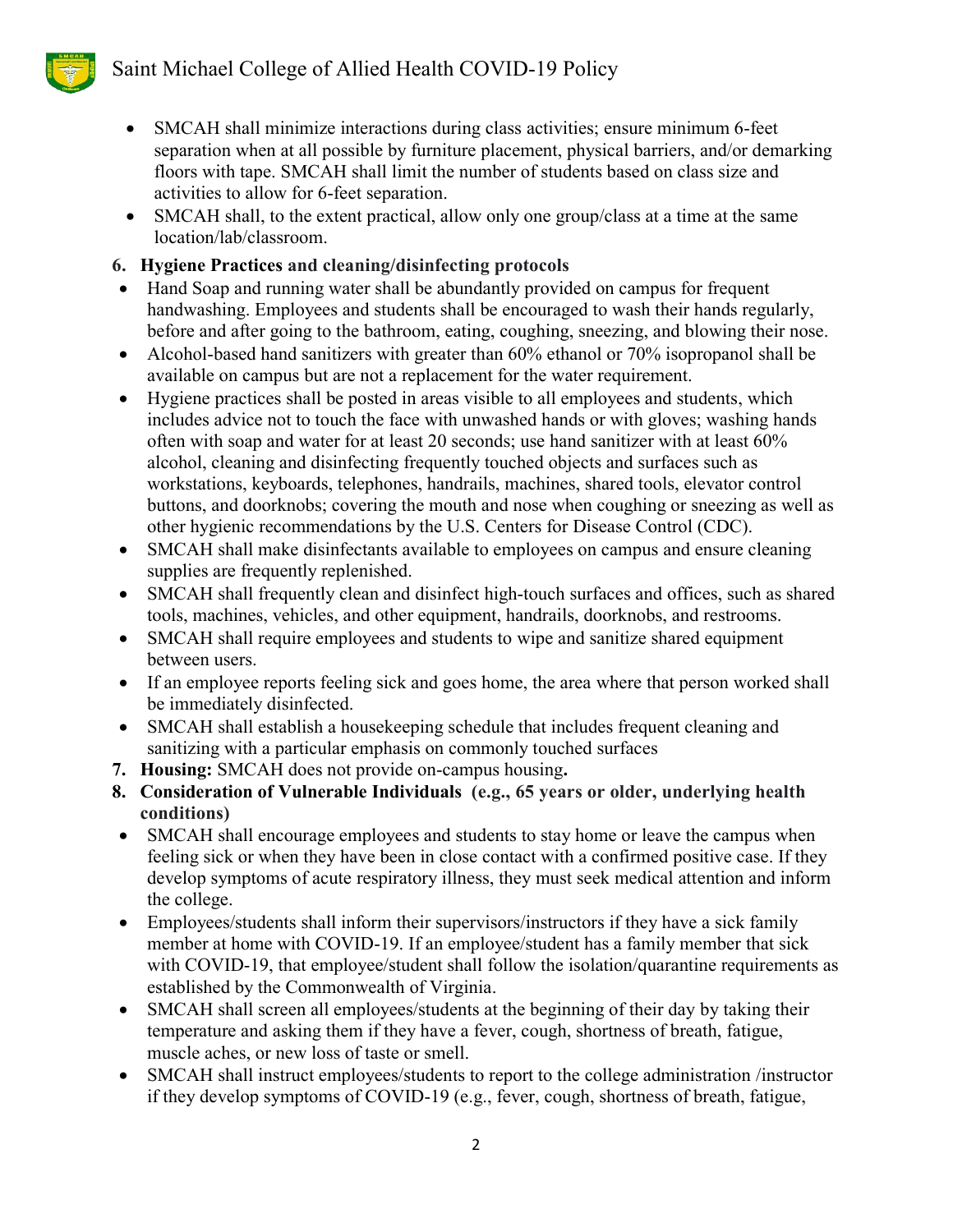muscle aches, or new loss of taste or smell). If symptoms develop during class, the employee/student shall be immediately sent home. If symptoms develop while the employee/student not at work or classroom, the employee/student should not return to work/class until a healthcare provider has evaluated them.

- SMCAH shall enforce compliance COVID-19 policy; failure of any employee/student to comply shall result in being sent home during the emergency actions.
- SMCAH will not take adverse action against any employee/student who may refuse to perform a duty believes to be unsafe, including hazards such as the risk of COVID-19 exposure.
- SMCAH shall allow students/employees who have tested negative to return to work after COVID-19 illness
- SMCAH shall allow students/employees to stay home or self –isolate when they are sick or have been exposed to COVID-19.
- **9. International Student Considerations (e.g., COVID-19 travel health risks, CDC returning guidelines, travelers, travel registry, etc.).**
- SMCAH does not admit international students. SMCAH does have some of its student's populations who have families in foreign nations and travel to visit. Should foreign travel occur, SMCAH shall require all students to self-quarantine for fourteen days upon return to the U.S., in coordination with college administration, and CDC returning traveler guidelines.
- **10. Partnership and communication/information sharing with the local community, health systems, and other stakeholders.**
- SMCAH shall notify the Alexandria health department for any COVID-19 outbreak on campus.

#### **11. Face Covering**

- SMCAH shall mandate all Employees/students to wear the appropriate facial covering on campus and clinical sites.
- SMCAH shall also mandate face covering for all visitors to the campus.

## **12. Student Health Services**

- SMCAH shall provide (at no cost to employees) and require the wearing of personal protective equipment (PPE) such as gloves, face shields, and face masks as appropriate or required to employees and students for the activity being performed.
- SMCAH shall make appropriate PPE available at no cost to students during lab activities
- SMCAH shall screen employees/students for signs/symptoms of COVID-19 at the start of each class.
- SMCAH shall make sure sick employees/students stay home or immediately go home if they feel or appear ill. Cordon off any areas where an employee/student with probable or confirmed COVID-19 illness worked, touched surfaces, etc. until the area and equipment are cleaned and sanitized.
- SMCAH shall refer students to local mental health services if needed as a result of COVID-19.
- **13. Large events, including athletic events, and others such as ceremonies or performances.**  SMCAH does not participate in athletic events or performances and does not plan to hold any ceremonies while the COVID-19 emergency still in effect.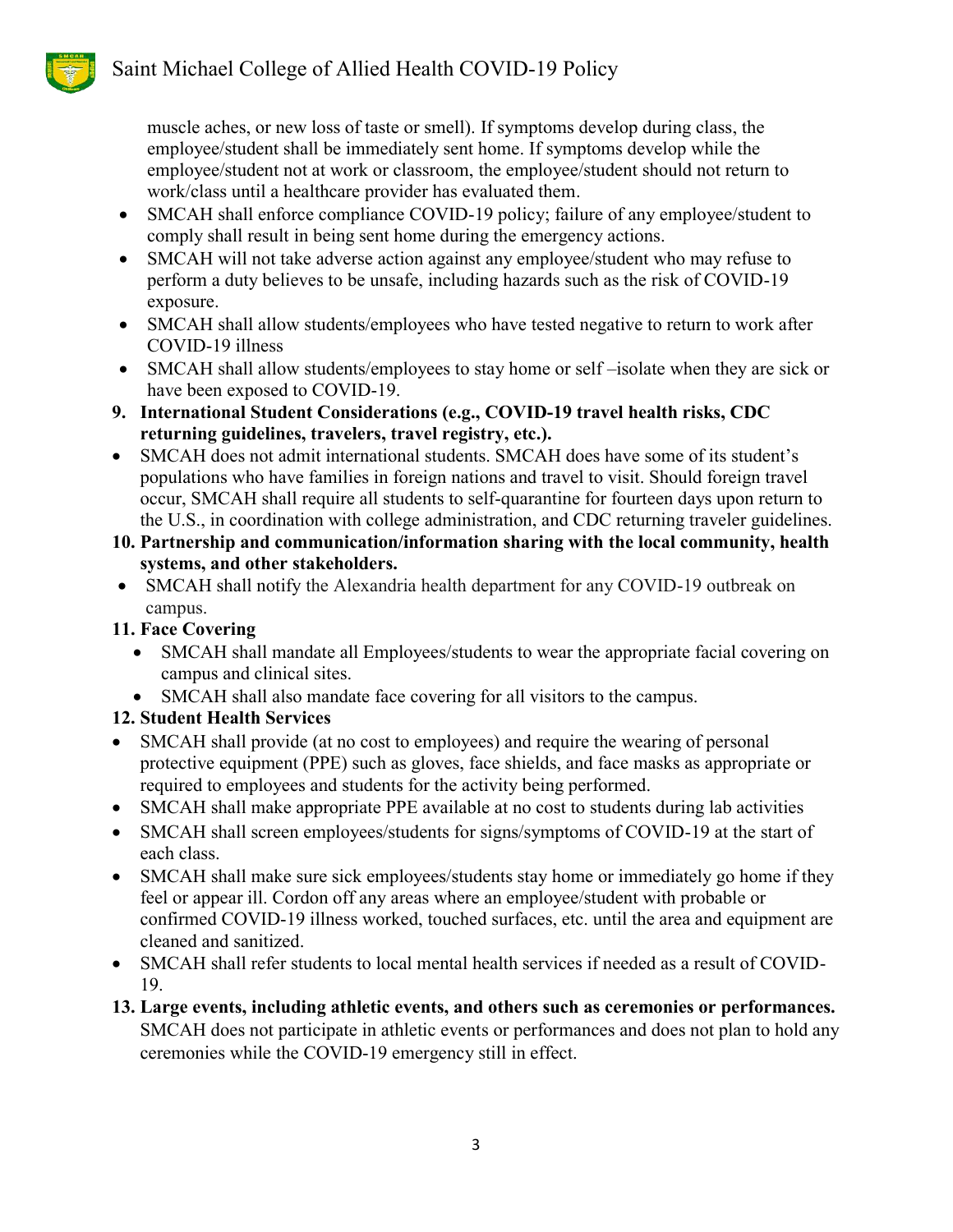

# **14. Communications Strategy**

- SMCAH shall use its Learning Management System (LMS), email, website, telephone, and in-class announcement to communicate to faculty/staff and students**.**
- **15. Orientation and education/training, including anti-stigma training**
- SMCAH shall include COVID-19 prevention anti-stigma training in student orientation and new employee orientation and periodic education and training thereafter.
- SMCAH shall maintain the privacy and confidentiality of students and employees who have tested positive or recovered from COVID-19 illness.
- SMCAH shall correct any negative language that can cause stigma by sharing accurate information about how the COVID-19 virus spreads.
- SMCAH administration, employees/faculty shall speak out against negative behaviors statement on campus.
- **B. Monitor Health Conditions to detect Infection**
- **1. Daily health screening questions and/or other health monitoring approaches that can be used to monitor the health of the campus population.**
- SMCAH shall screen all employees/students at the beginning of their day by taking their temperature and asking them if they have a fever, cough, shortness of breath, fatigue, muscle aches, or new loss of taste or smell.
- SMCAH shall instruct employees/students to report to the college administration /instructor if they develop symptoms of COVID-19 (e.g., fever, cough, shortness of breath, fatigue, muscle aches, or new loss of taste or smell). If symptoms develop during class, the employee/student shall be immediately sent home. If symptoms develop while the employee/student not at work or classroom, the employee/student shall not return to work/class until a healthcare provider has evaluated them.
- Any employee/student with a temperature of  $100.4$ <sup>0</sup>F or higher is considered to have a fever and shall be sent home.
- **2. Campus level syndromic (disease) surveillance using electronic health record data or other disease surveillance methods as feasible**
- SMCAH shall maintain a daily class attendance record of all employees, students, and visitors. The record shall include the name, phone number, and email address of all employees, students, and shall maintain the phone number of visitors for contact tracing if needed.
- **3. Establishment of a testing strategy. Testing strategies should consider testing for all students, faculty with symptoms, and access to testing for close contacts of cases as recommended by public health. Institutions may consult with their local health department, local health systems, and other relevant partners.**
- SMCAH shall screen employees/faculty and students for symptoms of COVID-19, and body temperature is a critical component of preventing transmission and protecting employees and students.
- Employees/students who are symptomatic upon arrival at work/class, or who become sick during the day, should immediately be separated from others. Such individuals shall be sent home or health care facility as appropriate and refer for further evaluation in consultation with the local health departments or through occupational health providers.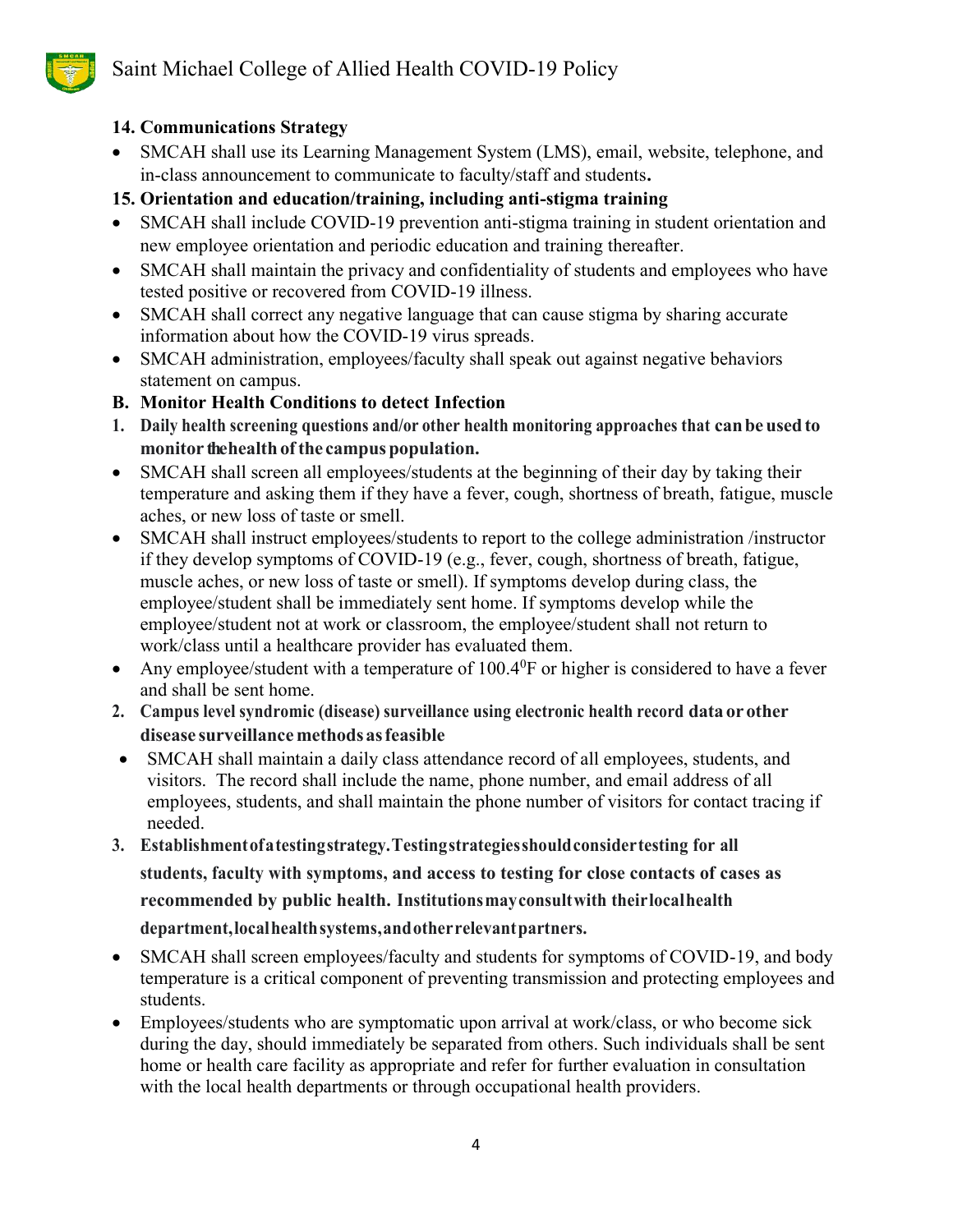# Saint Michael College of Allied Health COVID-19 Policy



- SMCAH testing strategy shall only be implemented if results will lead to specific actions.
- When a confirmed case of COVID-19 is identified, interviewing, and testing potentially exposed co-employees/students shall occur as soon as possible to reduce the risk of further campus transmission. The individuals who tested positive shall be excluded from work or class and isolate at home.
- Symptom screening, testing, and contact tracing shall be carried out in a way that protects confidentiality and privacy, to the extent possible, and consistent with applicable laws and regulations.
- SMCAH shall consult Alexandria Health Department and other relevant partners.
- **C. Containment to Prevent Spread of Disease When Detected**
- **1. Partnership with VDH/Alexandria Health Department for contact tracing** SMCAH shall be working in coordination with Alexandria Health Department and shall provide information to Alexandria Health Department and VDH as requested. SMCAH shall follow guidance and direction from Alexandria Health Department and VDH to perform a case investigation on everyone who tests positive for COVID-19.
- **2. Quarantining and Isolating (provision of housing, basic needs, medical case management)**
- SMCAH shall ensure testing is recommended for all close contacts of confirmed or probable COVID-19 patients.
- SMCAH shall ensure that those contacts who test positive (symptomatic or asymptomatic) shall be managed as confirmed COVID-19 case.
- SMCAH shall ensure asymptomatic contacts testing negative should self-quarantine for 14 days from their last exposure (i.e., a close encounter with confirmed or probable COVID-19 case).
- SMCAH does not provide housing for its students; every student at SMCAH lives offcampus.
- **3. Campus outbreak management**
- SMCAH shall coordinate with Alexandria Health Department officials. This shall be the first step in making decisions about responses to the presence of COVID-19 on the campus.
- SMCAH shall notify Alexandria Health Department officials to help the college determine which set of strategies might be most appropriate for the college's specific situation.
- SMCAH shall cancel or modify courses where students are likely to be in very close contact, such as lecture courses with tight seating, or laboratory activity classes where students are expected to be close. Increase space between desks, where possible, rearrange desks to maximize the space between students.
- SMCAH shall notify the State Council for Higher Education for Virginia for course delivery modification to use zoom online to deliver lectures to students in their homes.
- **4. Partnership with local health systems to assure care for symptomatic individuals as needed. (e.g., a local health system representative could serve on the COVID-19 team)**
- SMCAH shall partner with Alexandria Health Department to care for symptomatic individuals and to investigate everyone who tests positive for COVID-19.
- SMCAH shall also partner with other healthcare facilities listed below:
	- 1. MedStar Health Urgent Care in Alexandria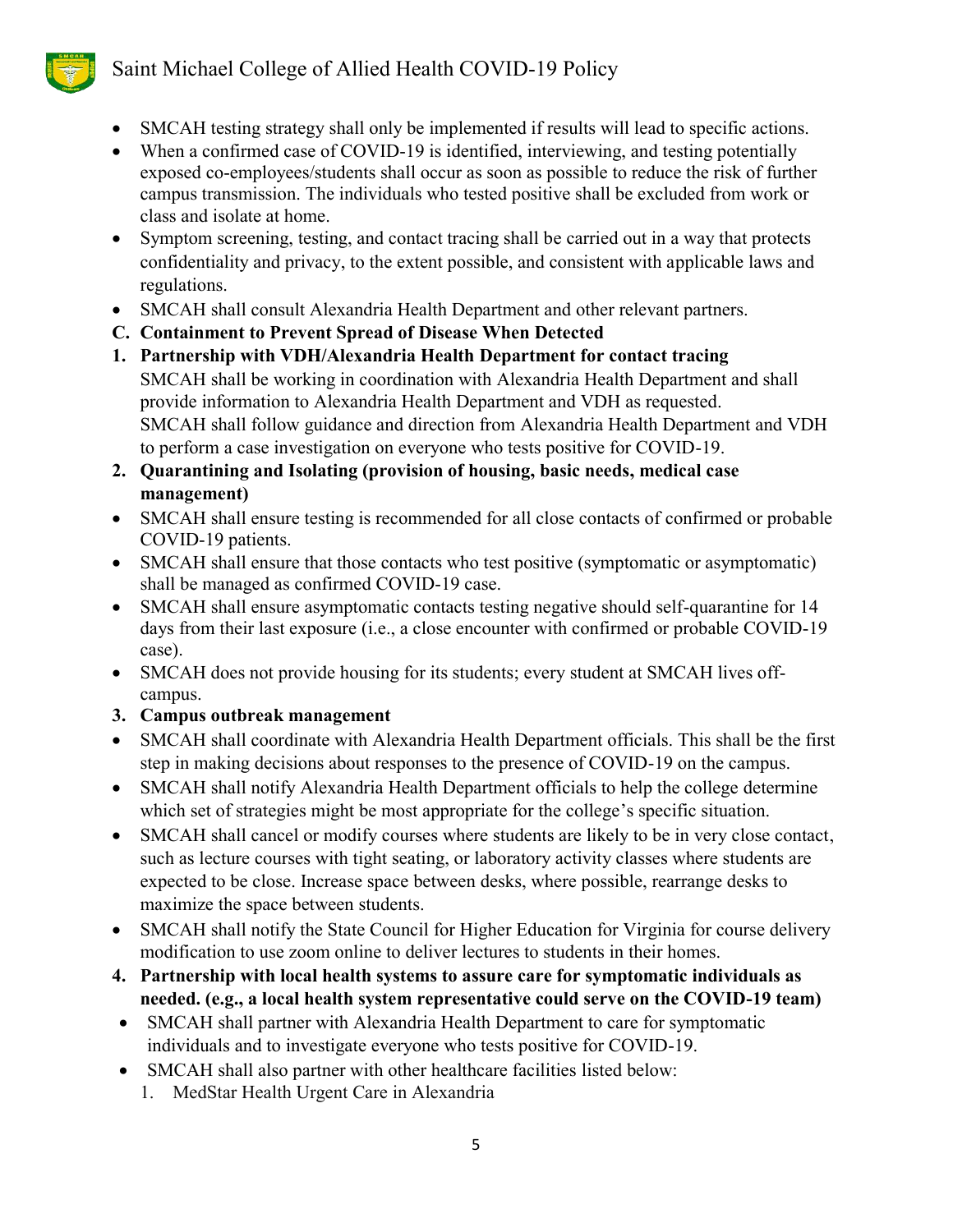Urgent care center in Alexandria, Virginia Located in: Bradlee Shopping Center Address: 3610 D King St, Alexandria, VA 22302

- 2. All Care Family Medicine and Urgent Care of Alexandria Urgent care center in Alexandria, Virginia Located in: Alexandria Commons Address: 3117 Duke St, Alexandria, VA 22314
- 3. NOVA Patient Care Urgent Care Urgent care center Address: 526 N Henry St, Alexandria, VA 22314 Alexandria, VA
- 4. Patient First Alexandria Urgent care center 6311 Richmond Highway Alexandria, VA 22306-6410
- **D. Shutdown Considerations if necessitated by severe conditions and/or public health guidance**
- **1. Plans regarding the criteria and process for campus dismissals or shutdowns. Decisions regarding dismissals and shutdowns should be made in consultation with local and state public health officials.**

If the partial or complete shutdown is necessary or directed by the department of health, SMCAH shall follow VDH instructions and guidance and shall proactively notify the SMACH campus community based on procedures as follows:

- Alexandria Health Department guidance and recommendations.
- The extent of illness among students and staff population.
- Determination of an outbreak on campus.

Based on the evaluation of numbers of ill employees and students, SMCAH shall activate the plans to shut down for a specific time as recommended by VDH and SMCAH administration to ensure containment and reduce further spread.

**2. Nature of reduced campus activity in the event of severe conditions/public health direction or guidance.** 

SMCAH contingency plans for a possible shutdown shall include a return to virtual instructions via zoom as allowed by SCHEV. Zoom is a videoconferencing application that enables audio and video conferencing between multiple users on both desktop computers and mobile devices.

**3. Considerations regarding student health and safety on campus versus returning home**  SMCAH's students commute to the campus daily; the college does not provide housing accommodation to students. The decisions regarding campus shutdowns shall be made under the guidance of VDH to protect the health safety of students and staff to campus for education or work at the college.

#### **4. Communication plan for dismissals/shutdowns.**

 SMCAH shall communicate via email and notification on the college website to students and staff regarding the anticipated duration of the shutdown and what steps need to be taken to ensure student and employee safety before returning.